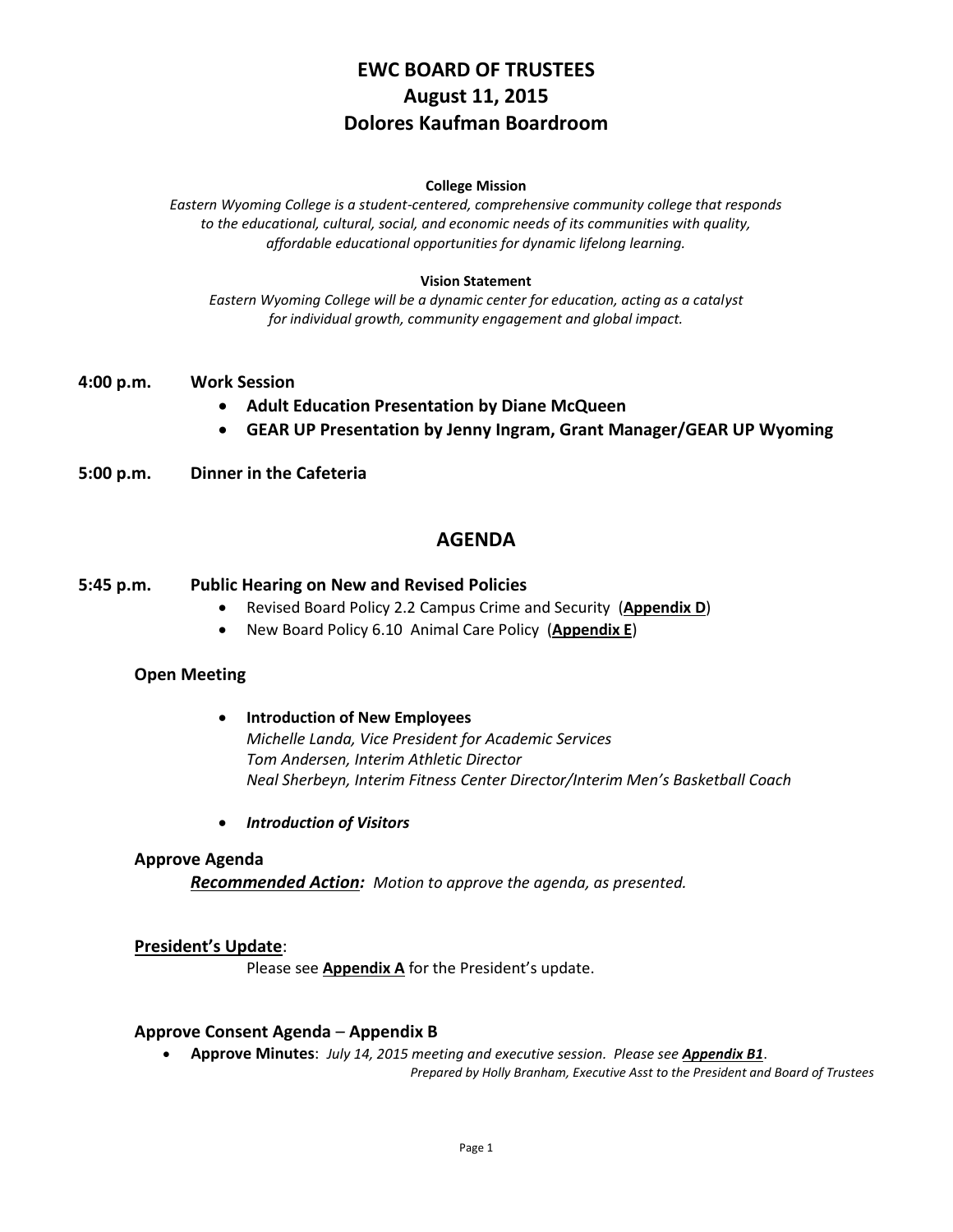**Approve Golf Course Agreement for FY-2016**: T*he renewal of the Golf Course Agreement between the City of Torrington and Eastern Wyoming College can be found in Appendix B5. No changes have been made to the agreement.*

*Prepared by Holly Branham, Executive Asst to the President and Board of Trustees*

*Trustees, please feel free to contact Dr. Patterson prior to the board meeting regarding any questions you may have concerning the consent agenda.*

#### *Recommended Action: Motion to approve the consent agenda, as presented.*

### **Action Items**

### **Approve Financial Report**

Please see **Appendix C** for the written financial report and the construction projects update.

*Prepared by Mr. Ron Laher, Vice President for Administrative Services*

### *Recommended Action: Motion to approve the financial report, as presented.*

### **Approve on Final Reading Revisions to Board Policy 2.2 Campus Crime and Security**

This proposed change updates this policy and removes verbiage that is either outdated or belongs in an Administrative Rule or Operating Procedure. Kelley Pearson has reviewed the proposed revisions to the policy and has not recommended any changes. Please see **Appendix D** for details.

*Prepared by Dr. Rex Cogdill, Vice President for Student Services*

# *Recommended Action: Motion to approve on final reading the revisions to Board Policy 2.2 Campus Crime and Security, as presented.*

### **Approve on Final Reading New Board Policy 6.10 Animal Care Policy**

EWC does not currently have an overall policy addressing animal care. This policy is designed to fill that gap. It gives a general statement of position and compliance, defines terms, and outlines responsibilities and procedures for all employees involved in animal care and use. It also establishes and defines our IACUC. Kelley Pearson has reviewed the policy and made some minor changes noted in blue. The policy can be found in **Appendix E**.

*Prepared by Dr. Richard Patterson, College President*

# *Recommended Action: Motion to approve on final reading new Board Policy 6.10 Animal Care Policy, as presented.*

### **INFORMATION ITEMS**

#### **Douglas Update:**

Converse County Advisory Member Jim Willox will provide the Trustees with a status report on the  $6<sup>th</sup>$  penny tax, and the loan Converse County and EWC made to balance the budget for the Douglas Campus.

*Prepared by Holly Branham, Executive Assistant to the President/Board of Trustees*

#### **Human Resources Update:**

Shawn Boisse, Custodian, has resigned his position, effective July 31, 2015.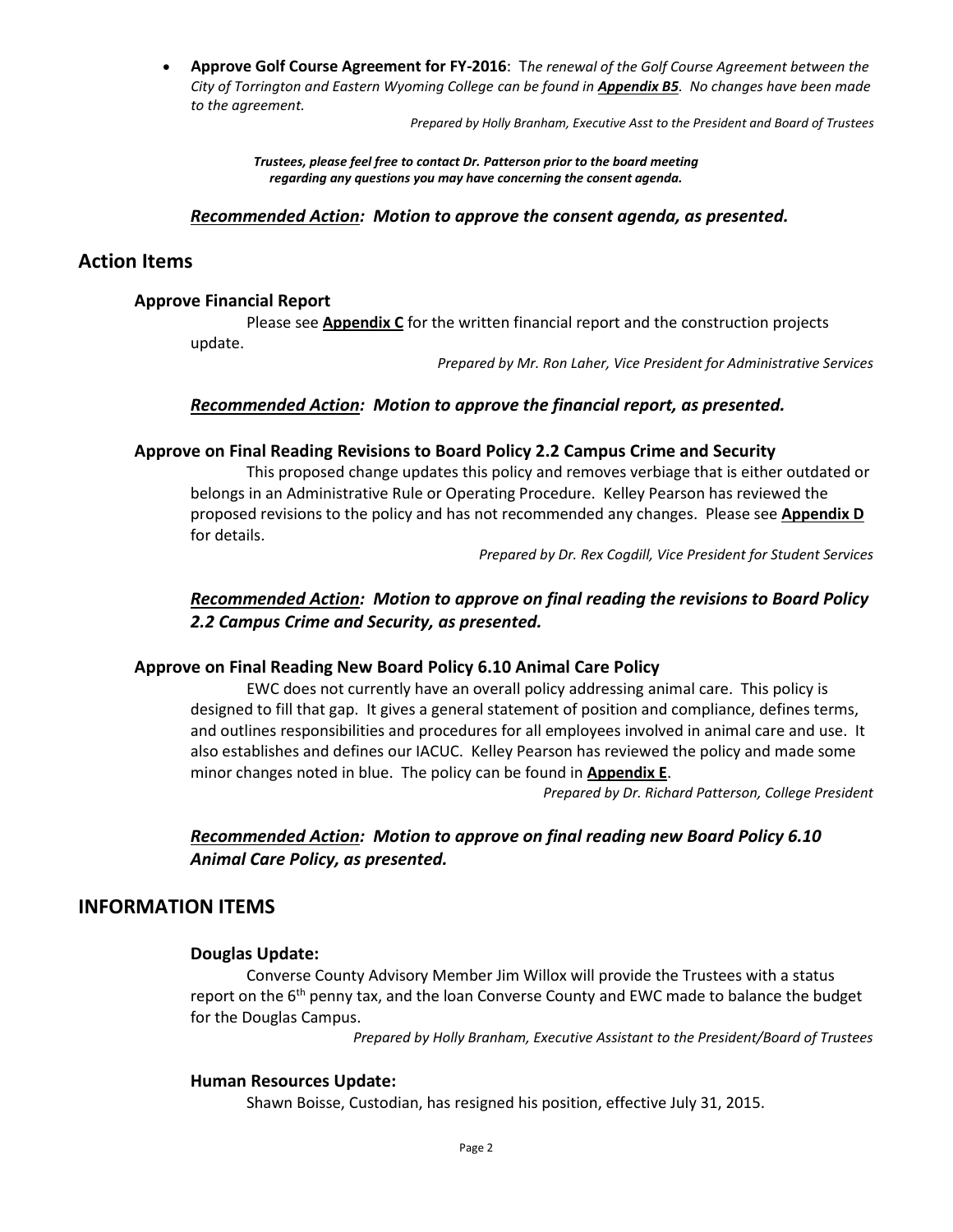We are currently in various stages of filling six open positions: Nursing Instructor, Douglas Campus (new position), Director of Development (Oliver Sundby), Director of Human Resources (Stuart Nelson), GearUp Coordinator (Tom Milstead), Animal Caretaker (Kate Norton), and Custodian (Shawn Boisse)

*Prepared by Mr. Tom McDowell, Interim Human Resources Director*

### **Academic Services Update**:

Please see **Appendix F** for the Academic Services update. *Prepared by Dr. Michelle Landa, Vice President for Academic Services*

- o **Spring 2015 Enrollment Summary**: The Spring 2015 headcount decreased 15.1% and the Full Time Equivalent (FTE) decreased 7.9%. Full-time headcount was down 67 students and part-time headcount was down 46 students resulting in a total decrease of 113 students. The number of students who attended EWC for the first time in Spring 2015 was down 46 full-time students and up 64 part-time students. The number of students who had attended EWC anytime prior to Spring 2015 was down 46 full-time students and down 110 part-time students. Goshen County was down 54 full-time students and down 100 part-time students, and Outreach decreased by 13 full-time students and increased by 54 part-time students. Goshen County FTE decreased by 95.96 FTE, and Outreach increased by 2.08 FTE. Outreach accounted for 43.4% and Goshen County accounted for 56.6% of the FTE. The complete summary can be found in **Appendix G**. *Prepared by Ms. Kimberly Russell, Director for Institutional Research*
- o **Annual Enrollment Comparison Summary for 2014-2015**: The annual headcount for 2014-15 decreased by 311 students for a 7.3% decrease in the total number of students enrolled. The annual full-time enrollment decreased by 90 (6.2%) students, and the annual part-time enrollment decreased by 221 (7.3%) students. Outreach had an increase of 32 (1.5%) students and Goshen County had a decrease of 343 (15.5%) students. The annualized Full Time Equivalent (FTE) for 2014-15 decreased by 169.24 (6.3%) FTE. Goshen County had a decrease of 181.13 (11.4%) FTE, and Outreach had an increase of 12.47 (1.1%) FTE. Outreach represented 44.4% of total FTE. Please see **Appendix H** for completed details of the summary.

*Prepared by Ms. Kimberly Russell, Director for Institutional Research*

- o **Hathaway Annual Report for 2014-2015**: The Hathaway Scholarship was awarded to 150 EWC students for a total Hathaway Scholarships distribution of \$288,609 during the 2014- 2015 year. Please see **Appendix** I for a complete breakdown of the scholarships awarded. *Prepared by Ms. Kimberly Russell, Director for Institutional Research*
- o **Wyoming Department of Education Remediation Study WDE-679**: The Institutional Research Office has submitted the WDE-679 report to the Wyoming Department of Education. This is the report required for 2013-14 Wyoming high school graduates attending Wyoming community colleges and UW during the 2014-15 school year who tested into remedial math or English. EWC had 92 students enrolled who met the definitions of this year's report. These students were from 26 different high schools. Of these 92 students, 53 tested into remedial math (57.6%), 23 tested into remedial English (25.0%), and 22 tested into both remedial math and remedial English (23.9%). The average cumulative GPA for all students was 2.74 and the average cumulative GPA for remedial students was 2.38. Additional information is provided in **Appendix J**. *Prepared by Ms. Kimberly Russell, Director for Institutional Research*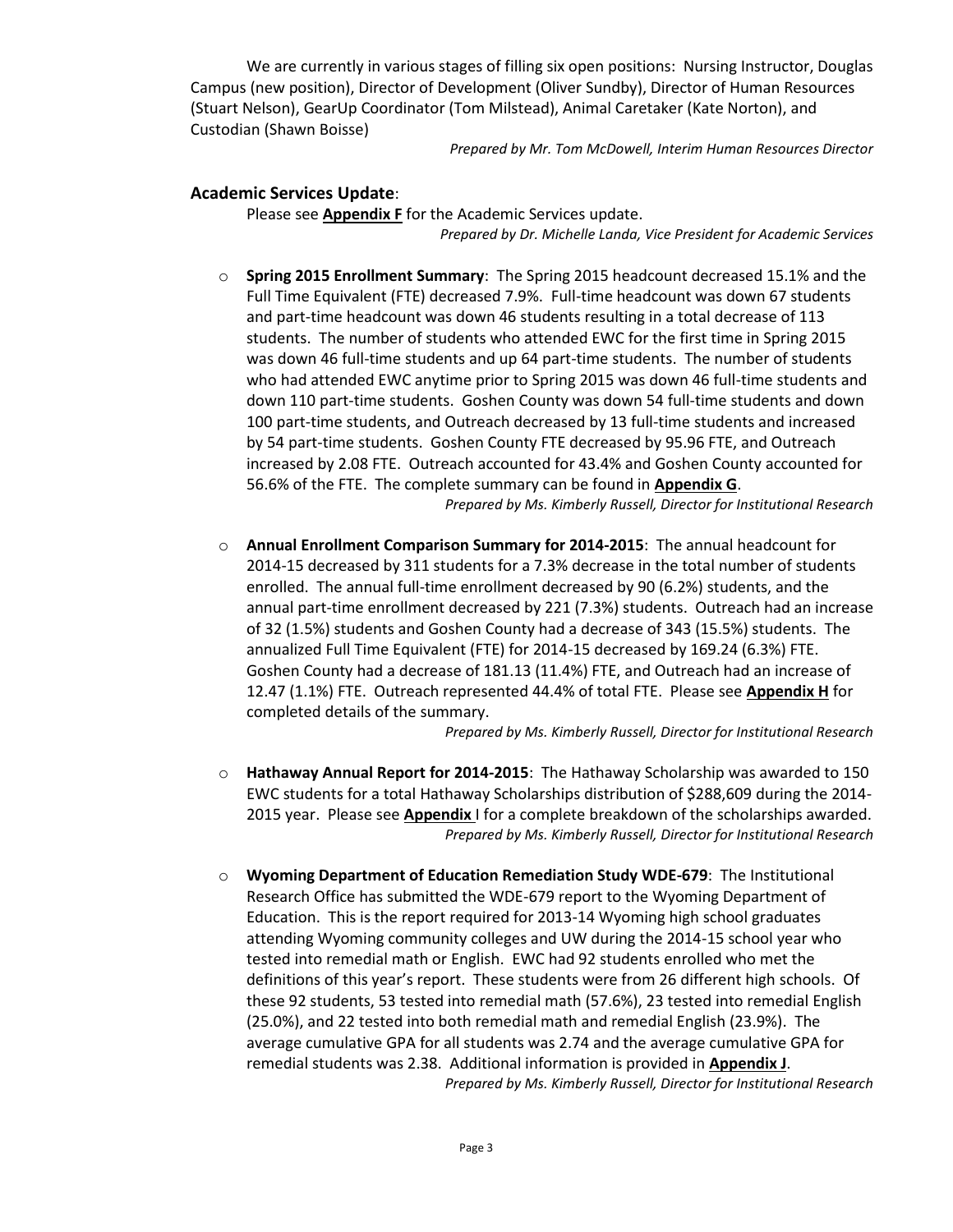## **Student Services Update**:

Please see **Appendix K** for the Student Services update.

*Prepared by Dr. Rex Cogdill, Vice President for Student Services*

## **Trustee Topics**

- **Strategic Planning Retreats**: In May, the Trustees approved changing the timeline for strategic planning (see **Appendix L**) and agreed to hold three retreats/work sessions for the purposes of strategic planning. We have identified the following dates for those retreats/work sessions:
	- o **September 11, 2015** the purpose of this retreat is for the Board of Trustees to develop the strategic priorities for the College and setting the goals for the next fiscal year.
	- o **January 22, 2016** the purpose of this retreat is reviewing the Institutional Overall Strategic Action Plans compiled by the Academic Services Office.
	- o **June 14, 2016** this will be a work session held prior to the regular June board meeting to review those accomplishments from the previous fiscal year.

**Please let Holly or Dr. Patterson know if there is a conflict with any of these dates.** 

**Joint Retreat with EWC Foundation** – Dates to consider – October 2 or October 9

# **Approve Changing Date of October Board Meeting**

We are requesting changing the October 13 meeting to Wednesday, October 7 since Dr. Patterson and Trustee Kautz are planning to attend the ACCT Annual Congress and will need October 13 as a travel day. By moving the meeting to Wednesday, October 7 should also accommodate Mr. Varney's council meeting schedule.

*Prepared by Holly Branham, Executive Assistant to the President/Board of Trustees*

# *Recommended Action: Motion to approve changing the October board meeting to October 7, 2015, as presented.*

**Executive Session –** *Personnel*

*Recommended Action: Motion to adjourn to executive session to discuss personnel.*

**Adjournment**